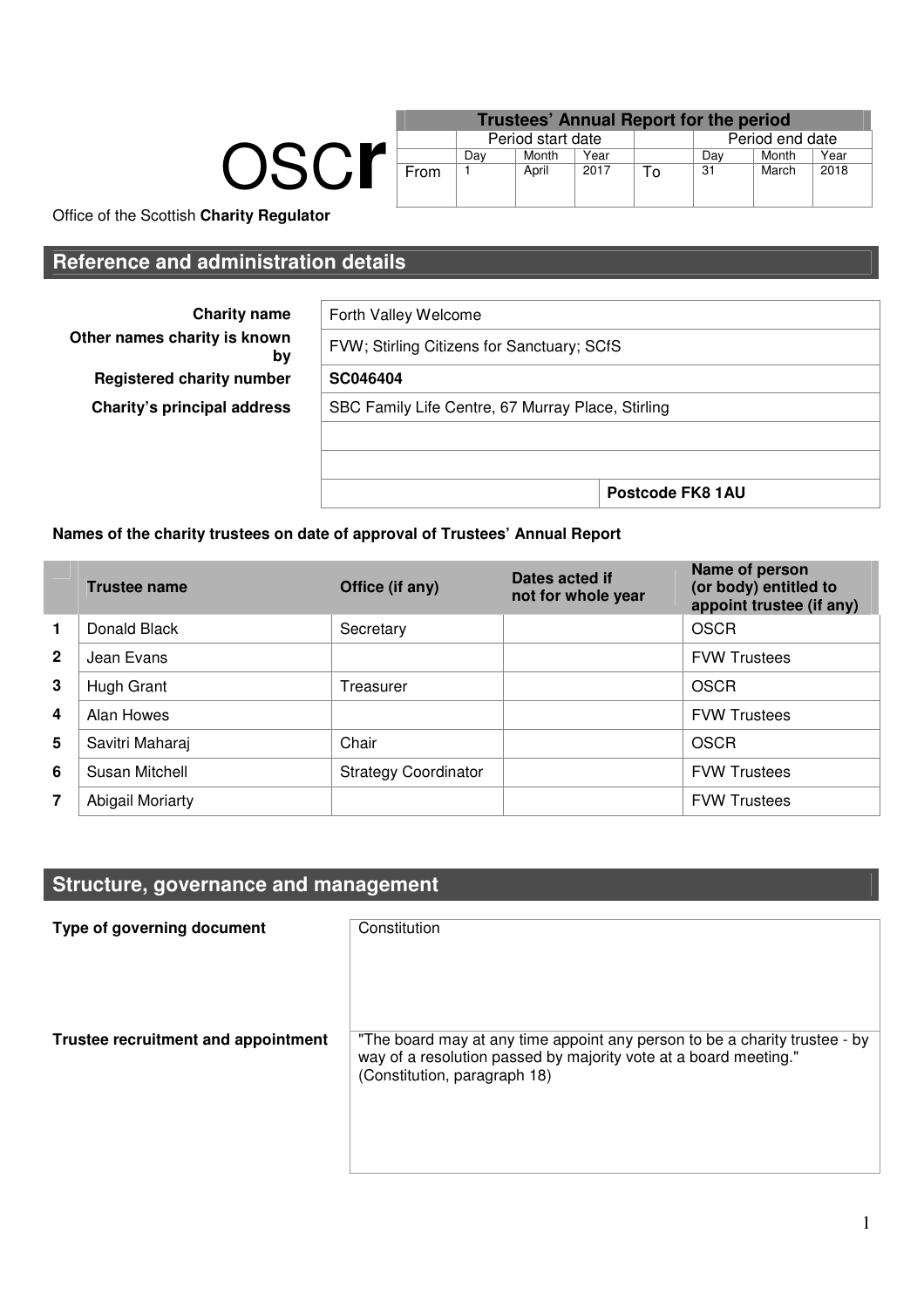# **Objectives and activities**

| <b>Charitable purposes</b>                                     | The purposes of Forth Valley Welcome are:                                                                                                                                                                                                                                                                                                             |
|----------------------------------------------------------------|-------------------------------------------------------------------------------------------------------------------------------------------------------------------------------------------------------------------------------------------------------------------------------------------------------------------------------------------------------|
|                                                                | • the relief of unemployment among refugees through (a) support<br>towards employment, such as with job seeking, sourcing training,<br>work placements etc., (b) support such as with language (Arabic<br>speakers are among our volunteers), social and emotional<br>support, mentoring and coaching within a Social Enterprise<br>context.          |
|                                                                | • the advancement of citizenship or community development<br>through (a) social inclusion and awareness raising events &<br>sponsored events within the communities where the refugees<br>settle.(b) seeking opportunities for the refugees to contribute to<br>their communities and (c) through successfully integrating into the<br>local economy. |
|                                                                | the relief of those in need by/through providing a befriending<br>service and activities promoting inclusion and raising awareness.                                                                                                                                                                                                                   |
| Summary of the main activities<br>in relation to these objects | FVW activities cover a range of areas which fall broadly under the three<br>headings of service delivery, liaison with other agencies and governance.                                                                                                                                                                                                 |
|                                                                | <b>Service delivery</b>                                                                                                                                                                                                                                                                                                                               |
|                                                                | Running a befriending service for Syrian families settled under the VPRS<br>Providing material needs for families                                                                                                                                                                                                                                     |
|                                                                | Providing transport and support for hospital appointments                                                                                                                                                                                                                                                                                             |
|                                                                | Running a monthly 'Snack and Chat' event for Syrian families in the region<br>Organising social and recreational outings                                                                                                                                                                                                                              |
|                                                                | Awareness raising sessions in local schools and for community<br>organisations                                                                                                                                                                                                                                                                        |
|                                                                | Liaison with other agencies<br>Support for local adult learning provision<br>Joint work with socially responsible national charities and voluntary groups<br>Liaison with other groups within Scotland and UK to campaign for greater<br>support for refugees                                                                                         |
|                                                                | Governance<br>Clear strategic plan and policies for management of FVW operations<br>Fundraising to support staffing costs and ongoing activities.<br>Monitoring and evaluation of activities                                                                                                                                                          |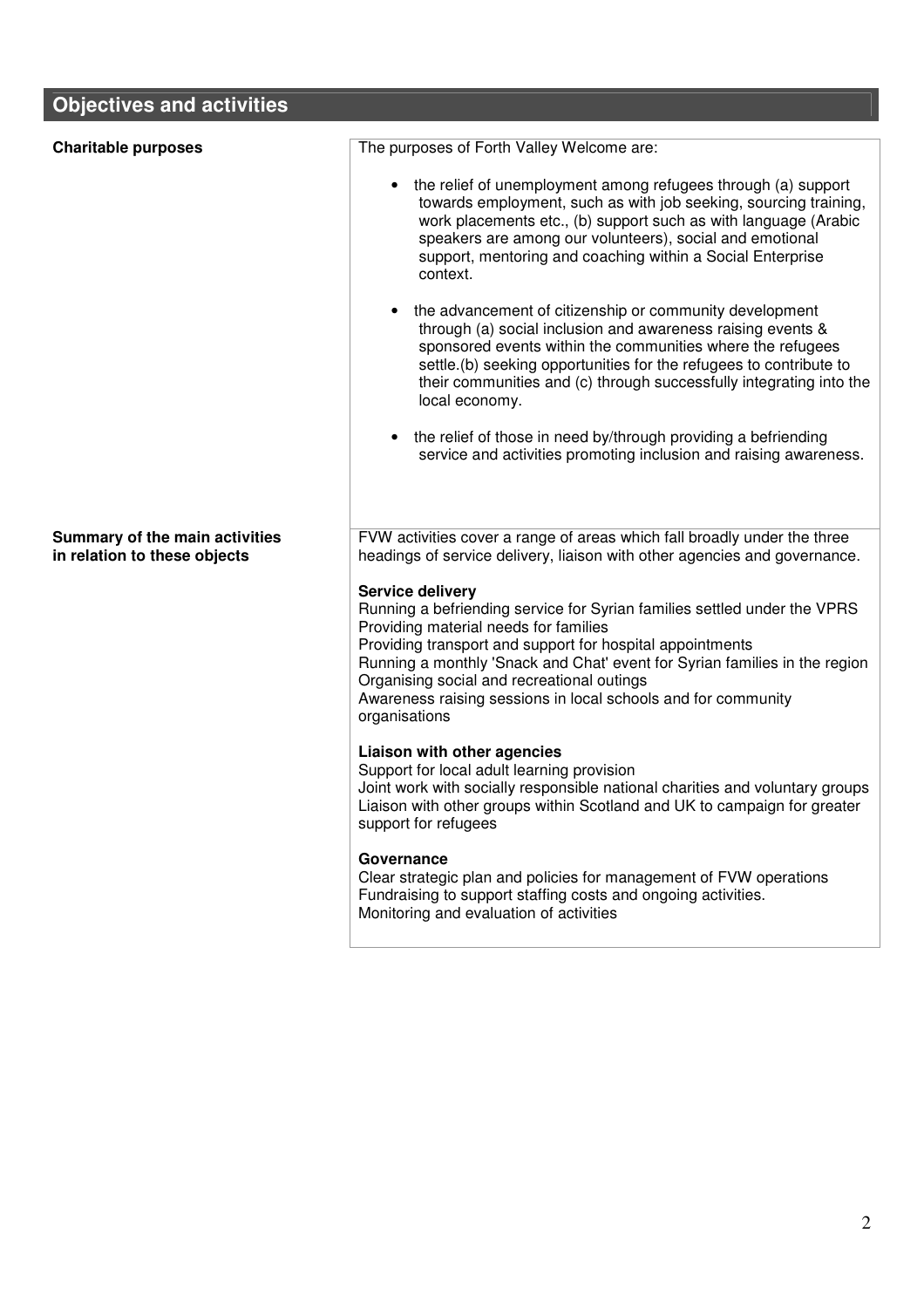#### **Achievements and performance during the reporting period**

#### **Service delivery**

#### Running a befriending service for Syrian families settled under the VPRS

• **Befriending service.** We engaged with 20 Syrian refugee families in Clackmannanshire and 4 families and one single person household in Stirling (112 individuals in total). This is an increase of 8 families since March 2017. We aim to link families with volunteer befrienders, who visit their assigned families regularly (weekly or fortnightly), help with medical appointments, go on social outings, and liaise as needed with other teams. At 31<sup>st</sup> March 2018, 16 households had at least 2 befrienders, which is our minimum desired number. Due to a shortage of local volunteers, 4 Clackmannanshire families had no befriender, and a further 5 families there had only one befriender.

#### Providing material needs for families

- **Material needs service.** This is run by a team of volunteers led by one of the trustees. The team channels donations of clothes, toys, and household items to the Syrian families. We use a **Material Needs request form**, in English and Arabic, which is given to newly arrived families for them to request clothing, household items, and other needs. In October 2017 we gained the use of a **storage facility** in Dunblane and worked with the befriending team to take the families to visit the store to select items. In May 2017, we started a **home set-up project**, liaising with Stirling and Clackmannanshire Councils to prepare homes for newly arriving families. We improved our **logging** of material needs requests, incoming items and outgoing items.
- **Computers and software.** We provided refurbished laptops to the new families. We also provided several families with dual-language software for preparing for the driving theory test.
- **Crisis and Care fund.** We continue to provide this fund to help with one-off payments for unexpected costs, e.g., emergency UK travel to visit sick relatives.
- **Positive Activity fund.** We introduced this fund to help with activities that promote language learning, employability, and social integration. Examples include subscriptions for Girl Guides and Cub Scout troops, and contributions towards the cost of driving lessons. We are very pleased to report that several Syrian men have now gained full driving licenses, and some of the women have passed the theory test and are preparing for the practical test, with our support.

#### Providing transport and support for hospital appointments

• Volunteers regularly transport families and support them at medical appointments at hospitals, dentist and GP surgeries.

#### Running a monthly 'Snack and Chat' event for Syrian families in the region

• **Snack and Chat events.** We held 6 Snack and Chat social events, which were well attended by Syrian families and befrienders. We introduced a "Bring and Share" element to the catering, where volunteers and Syrians can (optionally) bring food to share, and this has been very popular. We had presentations for the adults on First Aid, Scottish culture, and tips for learning English, and play sessions with Enjoy-a-Ball for the children. At the December event, the children had a very welcome visit from Santa, and some of the Syrian men tried wearing kilts. From 2018, at the request of the Syrians, we moved Snack and Chat from Stirling to a venue in Clackmannanshire, with the first event there taking place in March 2018.

#### Organising social and recreational outings

- **Trips:** As the number of families has increased, it became too difficult to organise whole-group outings so the focus has been on smaller activities. In April, we worked with Scottish Natural Heritage (SNH), Scottish Environmental Protection Agency (SEPA), and Picture the Possible (a photography social enterprise) to take 5 families to visit Flanders Moss. We produced souvenir photobooks for the families who went on this trip, containing photographs taken by the children. During the summer, we provided £50 grants for befrienders to go on trips with their assigned families to local attractions, such as Stirling Castle and the Safari Park. We worked with Allan Park South Church to include some Syrian families in their summer beach trip. We cooperated with the Clackmannanshire Community Learning Development team to organise a celebration for Eid-ul-Fitr. We organised a trip to the MacRobert pantomime for 50 people (Syrian families and befrienders) with tickets kindly donated by the MacRobert Arts Centre. We helped to organise sessions for women on self-defence, yoga, and cycle training.
- **Walk and Talk**: Following the Flanders Moss trip, we worked with volunteers from SNH and SEPA to organise a small group activity, in which Syrians and volunteers went for a gentle walk together and practised English. Three events were held in Stirling, each attended by 3 or 4 Syrian adults.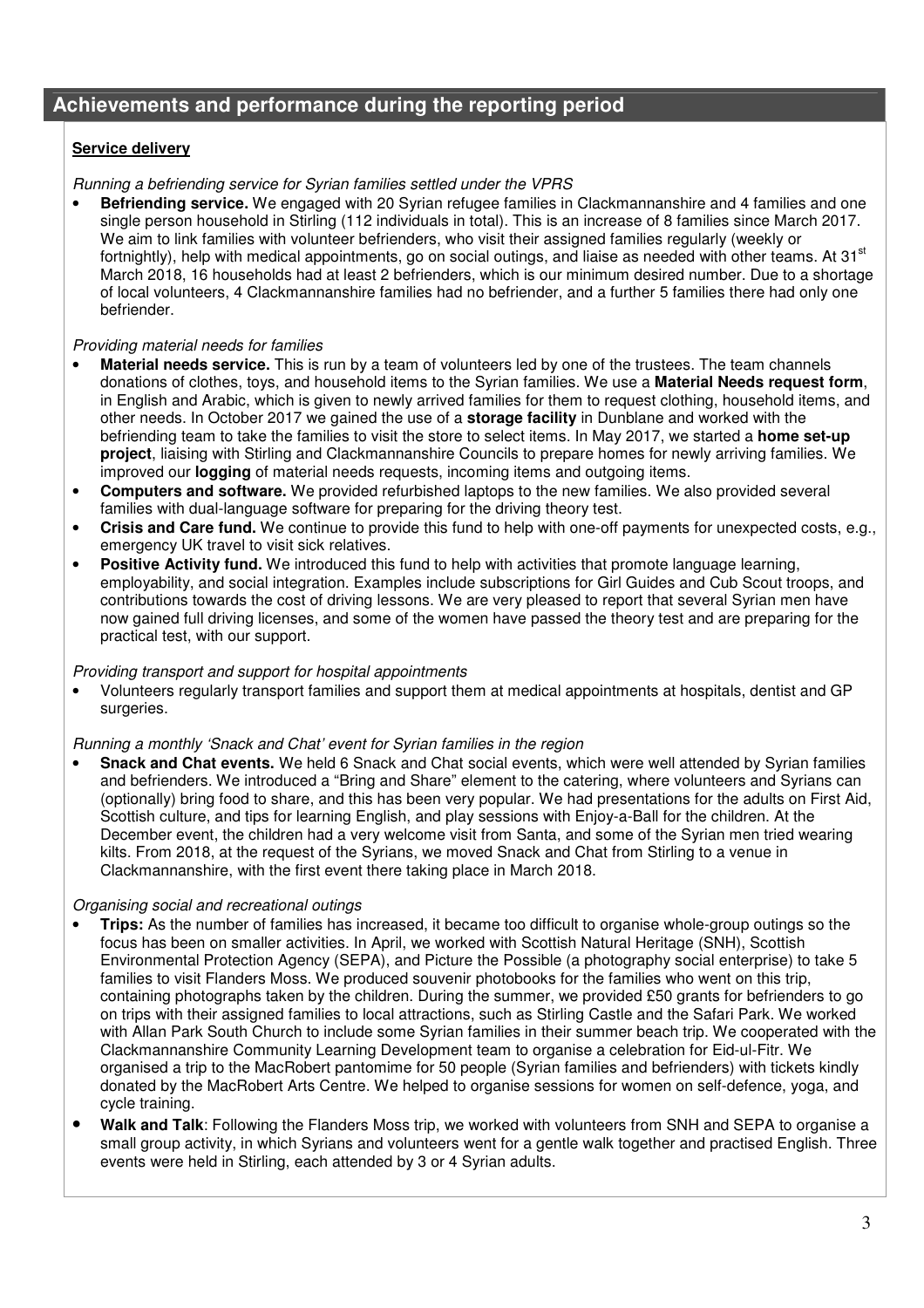Awareness raising sessions in local schools and for community organisations

• We gave presentations about Forth Valley Welcome to many groups including the Mothers Union, the Scottish Episcopal Church Diocesan Gathering, St John's Episcopal Church, Fintry Kirk Guild, Stirling Voluntary Enterprises, and 9<sup>th</sup> Alloa Guides. These have been useful in attracting donations, volunteers and offers of services.

#### **Liaison with other agencies**

#### Support for local adult learning provision

- We worked with Clackmannanshire Learners International and Stirling School of English to support Syrians to take advantage of summer and weekend English learning opportunities that complement Council ESOL provision. We worked with Stirling Council to run a very successful series of sessions on Empowering Women.
- We helped some Syrians with employability though facilitating opportunities for women to cater for events, and to take up volunteering.

#### Joint work with socially responsible national charities and voluntary groups

• We worked in liaison with many other organisations including: Stirling Council; Clackmannanshire Council; Picture the Possible; SNH; SEPA; The Conservation Volunteers; Clackmannanshire Learners International; Play Alloa; Stirling Baptist Church Family Life Centre; Allan Park South Church; Alloa Ludgate Church; Stirling University Islamic Society; Macrobert Arts Centre; 9<sup>th</sup> Alloa Guides; Central Scotland Regional Equality Centre; Scottish Refugee Council; and many others.

Liaison with other groups within Scotland and UK to campaign for greater support for refugees

• Our trustees maintain contact with Citizens-UK Refugee Welcome groups across Scotland and the UK through email mailing lists and social media. We became an organisational member of the Scottish Refugee Council. We also maintain links with City of Sanctuary groups across the UK. We attended meetings of the Scottish Government Integration Forum, the COSLA National Learning Event on ESOL and Refugee Integration, and various meetings at Scottish Government, including the launch of the New Scots strategy.

#### **Governance**

#### Clear policies for management of SCfS operations

- We extended our range of policies to include an Incident Reporting policy, a Volunteer Problem Solving Policy, and a Positive Activities Fund Policy. We also began drafting a new Data Protection Policy and carried out a data audit and consent refreshment exercise in preparation for the introduction of GDPR in May 2018.
- Following the very successful appointment of a Volunteer and Project Coordinator last year, we appointed a parttime Support Worker in February 2018. The support worker will focus primarily on Clackmannanshire, and one of her first activities was to take over the organisation of Snack and Chat, which has moved to Alloa.
- In June we ran a training session on Syrian culture for volunteers and others involved with refugee resettlement (including Council staff, Education staff, Girl Guides leaders, and staff from Play Alloa).
- We held three volunteer induction and training sessions and saw a small net increase in the number of active volunteers (from 64 to 70). Shortage of volunteers in Clackmannanshire remains a problem, and we are focussing our volunteer recruitment efforts there.
- Following a consultation with volunteers, we changed our name to Forth Valley Welcome. The new name was approved by OSCR in November 2017 and was launched at the end of March 2018.
- We appointed two patrons, Sir George Reid and Mr Ayman Jarjour, who have been extremely supportive of us.

#### Fundraising to support staffing costs and ongoing activities.

• Fundraising activities undertaken during the reporting period include: a concert in Gargunnock and an online Christmas Appeal set up on BT MyDonate. Successful funding applications were made to Robertson Trust, Voluntary Action Fund, and SCVO. Donations were received from individuals throughout the year via our webpage and Facebook site; and from individuals and organisations who donated funds from events or talks run by them.

#### Monitoring and evaluation of activities

• The main method of monitoring and evaluation has been the ongoing feedback received from volunteers. We introduced regular **Volunteer Networking Meetings**, held quarterly, which provide an opportunity for volunteers to meet each other as well as staff and trustees and give feedback. Four meetings took place during the reporting period. Processes are being developed for more detailed, quantitative monitoring of activities, for example, number of volunteer hours donated, and quantities of material needs items given to the families. The introduction of a Material Needs log will help with the monitoring of material needs requests and activities.